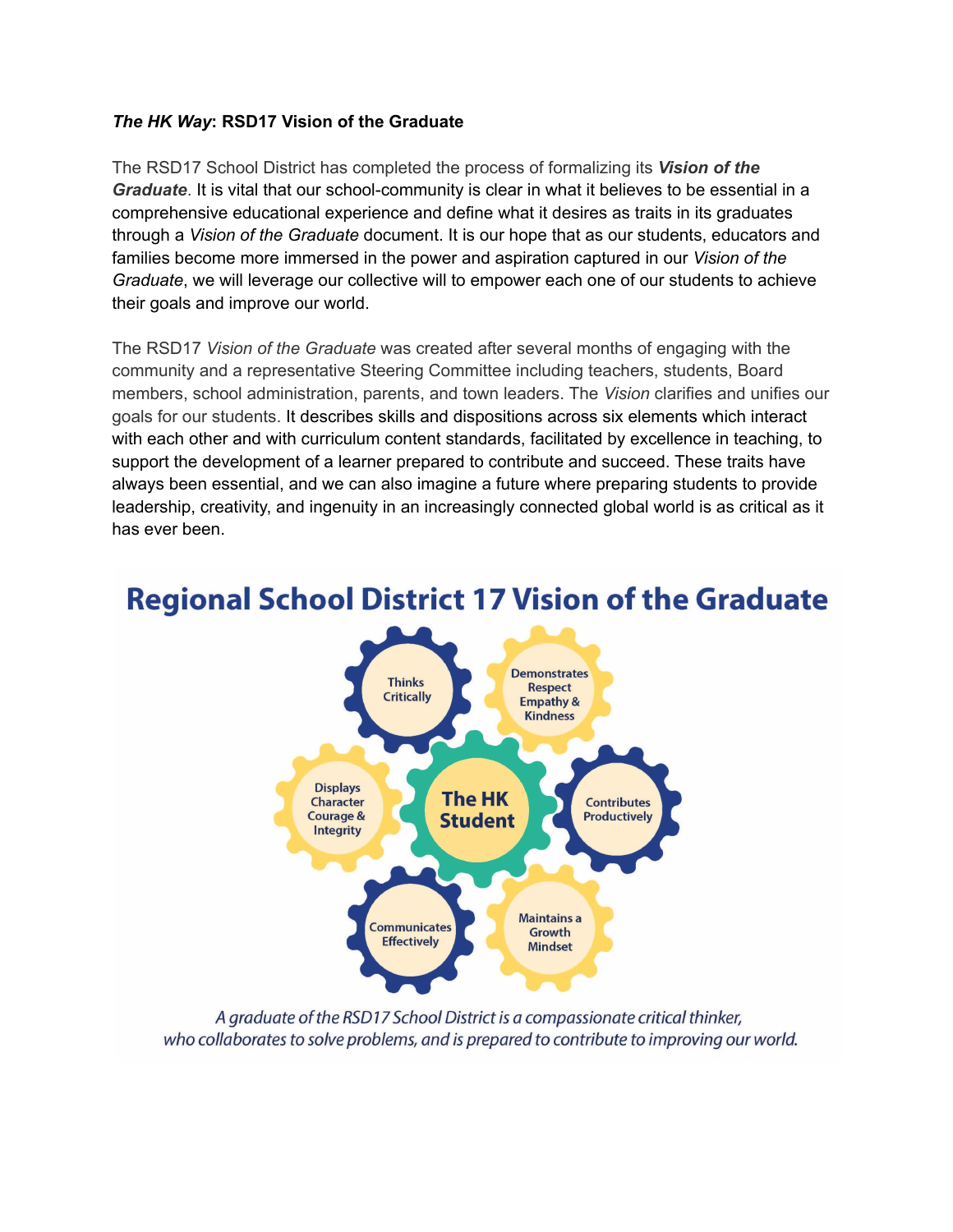## **Vision of the Graduate - Skills**

#### Contribute Productively includes the ability to:

- Take control of one's learning by planning and organizing oneself to complete tasks
- Demonstrate independence and initiative in doing one's best work
- Collaborate positively on a team project or shared endeavor
- Seek leadership or take a supportive role within a group in a manner that works best for oneself, others, and the outcome
- Think creatively and flexibly to design and develop innovative solutions, strategies, and outcomes

#### Think Critically includes the ability to:

- Inquire and formulate questions to gather information and expand upon ideas
- Research and distill information from reliable resources representative of multiple perspectives
- Evaluate information for credibility, bias, and point of view
- Analyze and interpret information and data to generate solutions to problems
- Reflect upon the accuracy or viability of solutions or conclusions

#### Communicate Effectively includes the ability to:

- Organize thoughts to articulate and justify one's position or perspective with clarity
- Construct, refine, and present arguments supported by evidence
- Actively listen to understand and interpret the ideas and reasoning of others
- Use a variety of verbal, written, or visual methods appropriate for the message and audience

# **Vision of the Graduate - Dispositions**

Maintain a Growth Mindset involves believing in oneself, having an open-mind, and demonstrating perseverance and resilience. Examples of demonstrating a Growth Mindset include:

- Apply sustained effort to understand concepts, acquire skills, and achieve to one's greatest potential
- Reflect upon feedback or mistakes as opportunities to adapt and improve upon learning
- Show determination to accomplish one's goals
- Explore ideas to expand thinking  $\bullet$
- Encourage a growth mindset in others

Demonstrate Respect, Empathy and Kindness involves caring for and showing compassion for oneself and others. Examples include:

- Seek to understand one another's experiences, circumstances, and perspectives
- Embrace diversity and recognize the value of all persons by promoting equity and inclusivity
- Maintain self-respect and advocate for oneself and others
- Be kind and act to enhance the climate of our schools and community

Display Character, Courage, and Integrity involves having confidence in oneself to make sound decisions. Examples include:

- Do the right thing, even when no one is looking
- Take the initiative to provide or seek help for oneself or others
- Stand up for oneself or others when faced with unkind, disrespectful, or discriminatory hehavior
- Actively engage in discourse that addresses difficult topics or situations to improve conditions for all